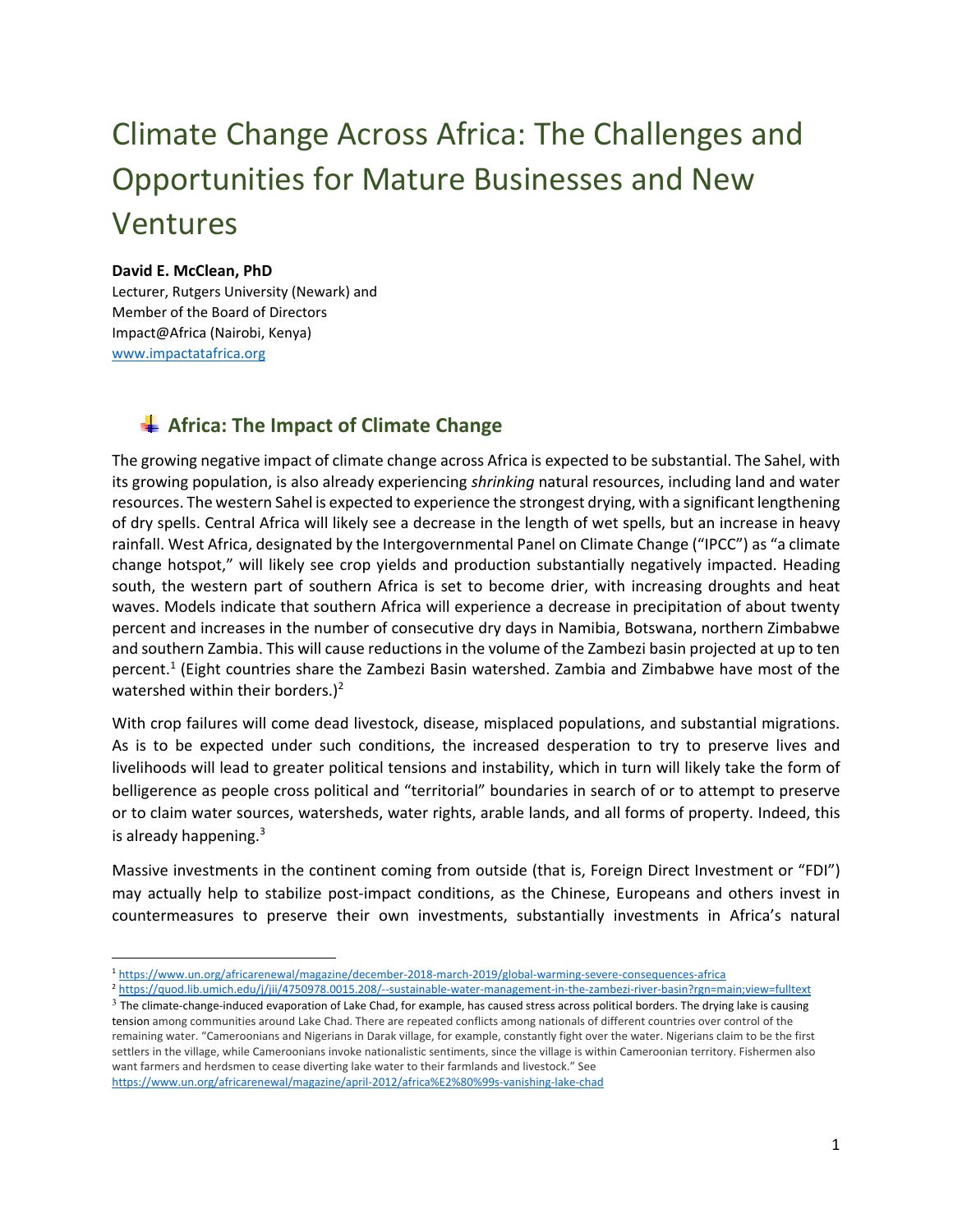resources, most notably, but certainly not solely, fossil fuels.<sup>4</sup> Internally, there are many opportunities to address climate‐change‐induced challenges, and these opportunities are being and will continue to be created by Africans themselves, just as Africans themselves prefer (recalling the colonial era). In creating better access to fresh water, in creating green energy alternatives (Africa never really had the coal and other fossil fuel energy footprint of Europe and the United States (and of late, China and India), and in training and educating tens of millions of young Africans (41 percent of the continent (of some 1.3 billion people) is under 15, and 19 percent between 15 and  $24$ <sup>5,6</sup> to build economies around sustainable development principles, opportunities abound, as do the challenges.



Figure ES.1 Projections for sea-level rise above present-day levels (ocean - left legend) and warming compared to present-day extremes (land - right legend) for 2100. A 2°C warming scenario (RCP2.6) is shown on the left; a 4C warming scenario (RCP8.5) is shown on the right. Source: PIK; (Schellnhuber et al., 2013)

#### Sourced from: Africa's Adaptation Gap ‐ Technical Report

As we can see from the unprecedented recent flooding in Mozambique, following Cyclone Kenneth (April 2019) (which followed Cyclone Idai in March 2019) and the impact of recent storms in KwaZulu‐Natal (also in April 2019), as just two (or three) examples, there is a critical need for greatly improved infrastructure and stronger institutions in order to better recover from such events. (Cyclone Kenneth was the strongest tropical cyclone to make landfall in Mozambique, since modern recordkeeping of such events began, and its ferocity is on the order predicted by climate change models.) Without better infrastructure and stronger institutions (from government to civil society institutions, including commercial actors), it is hard to see how Africa will be able to address successfully the coming impacts that climate change is predicted to deliver, especially in view of the challenges that obtain apart from climate change (challenges that, of course, vary in type and severity from country to country, along with successes and triumphs).<sup>7</sup> After similar storm damage in 2017, the Premier of KwaZulu‐Natal said "The recent floods bring home the fact that climatic change will have a devastating effect on the infrastructure and many households unless action is taken to mitigate it." 8

<sup>4</sup> https://www.chinadialogue.net/article/show/single/en/10799‐Are‐China‐s‐energy‐investments‐in‐Africa‐green‐enough‐

<sup>5</sup> http://worldpopulationreview.com/continents/africa‐population/

<sup>6</sup> https://www.afidep.org/our‐work/population‐change‐sustainable‐development/current‐programmes/regional‐analysis‐youth‐demographics/ <sup>7</sup> https://www.dailymaverick.co.za/article/2019‐04‐25‐full‐extent‐of‐kzn‐storm‐damage‐still‐unknown‐as‐death‐toll‐rises/

<sup>8</sup> https://www.traveller24.com/Explore/Green/global‐warming‐effects‐are‐realities‐kzn‐premier‐points‐to‐climate‐change‐as‐cause‐of‐storm‐ 20171013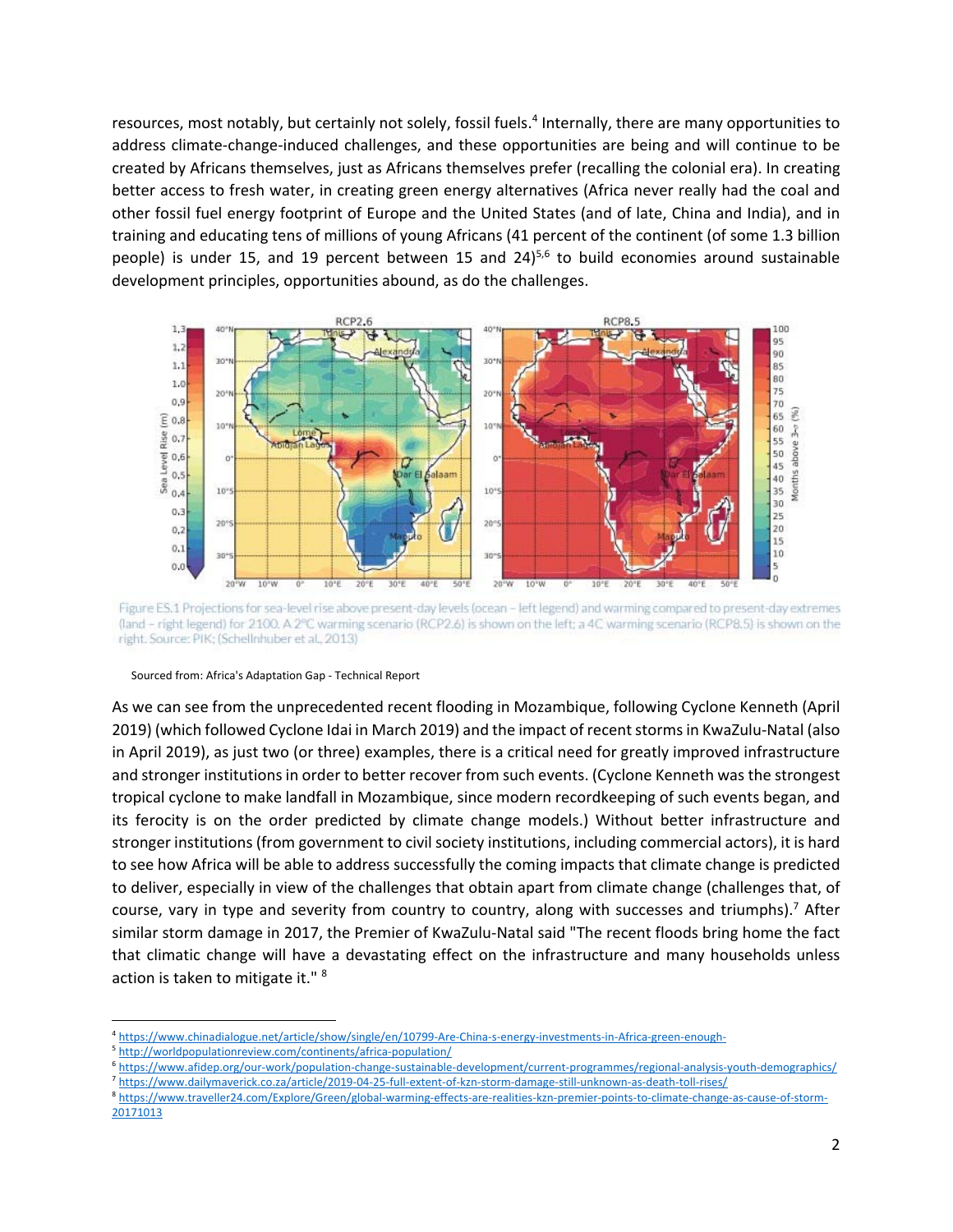## **Commercial Sector Involvement in Mitigation and Adaptation**

Neither governments, nor multinational organizations will be able to address the impacts alone. The for‐ profit (commercial) sector can and will have a substantial role to play. Therefore, it is critical, *now*, to provide businesses across the continent with the capital and other resources (and "resources" include accommodative laws and favorable regulations) needed to become successful. Indeed, one of the most

important things that must happen in order to blunt the impacts of negative climate‐ related events, across the continent, is the strengthening of local and national economies, and that will be done by increasing the number of going concerns and strengthening the business sector in general, including incubating and accelerating the ramp‐up of new ventures, and developing a much larger base of successful entrepreneurs. The more successful the business sector, the greater the number of people who will be employed, and the larger the tax base will become. That larger tax base will be critical to providing governments with the public funds needed to address the impact of climate‐change‐related events, from droughts to floods (including soil salinization) to wind-related storm damage.

Of course, African countries are not alone as

One of the most important things that must happen in order to blunt the impacts of negative climate‐related events, across the continent, is the strengthening of local and national economies, and that will be done by increasing the number of going concerns and strengthening the business sector in general, including incubating and accelerating the ramp‐up of new ventures, and developing a much larger base of successful entrepreneurs.

regards this need. All countries will face climate‐change‐related impacts, to one degree or another, and even the most wealthy will find their budgets stretched – in some cases to the limit – in addressing climate‐ change‐related damage; and all of this will be happening in an economic environment in which insurers and reinsurers are expected to withdraw, leaving governments, private institutions, and citizens to "selfinsure." In richer countries this can be highly destabilizing and economically depress regions; in poorer countries the financial impacts can be devastating. So, the need for innovations don't point to new technologies alone, but to all sorts of non-tangible innovations as well, such as involving insurance, e.g. the spreading of risk outside of traditional insurance arrangements, other financial innovations, legal innovations, and the creation of new methods to help "climate proof" local communities.

Even where there is the capital to do so, building fossil fuel plants to provide electricity across Africa would only accelerate greenhouse gas production, and this is one of the criticisms leveled at Chinese infrastructure financing in Africa today, which has been skewed toward fossil fuel plant construction rather than green energy projects.<sup>9</sup> Therefore, it is not an option with a future in many parts of the continent, nor should it be. Africa is likely to generate a very substantial percentage of its future energy

<sup>9</sup> https://www.chinadialogue.net/article/show/single/en/10799-Are-China-s-energy-investments-in-Africa-green-enough-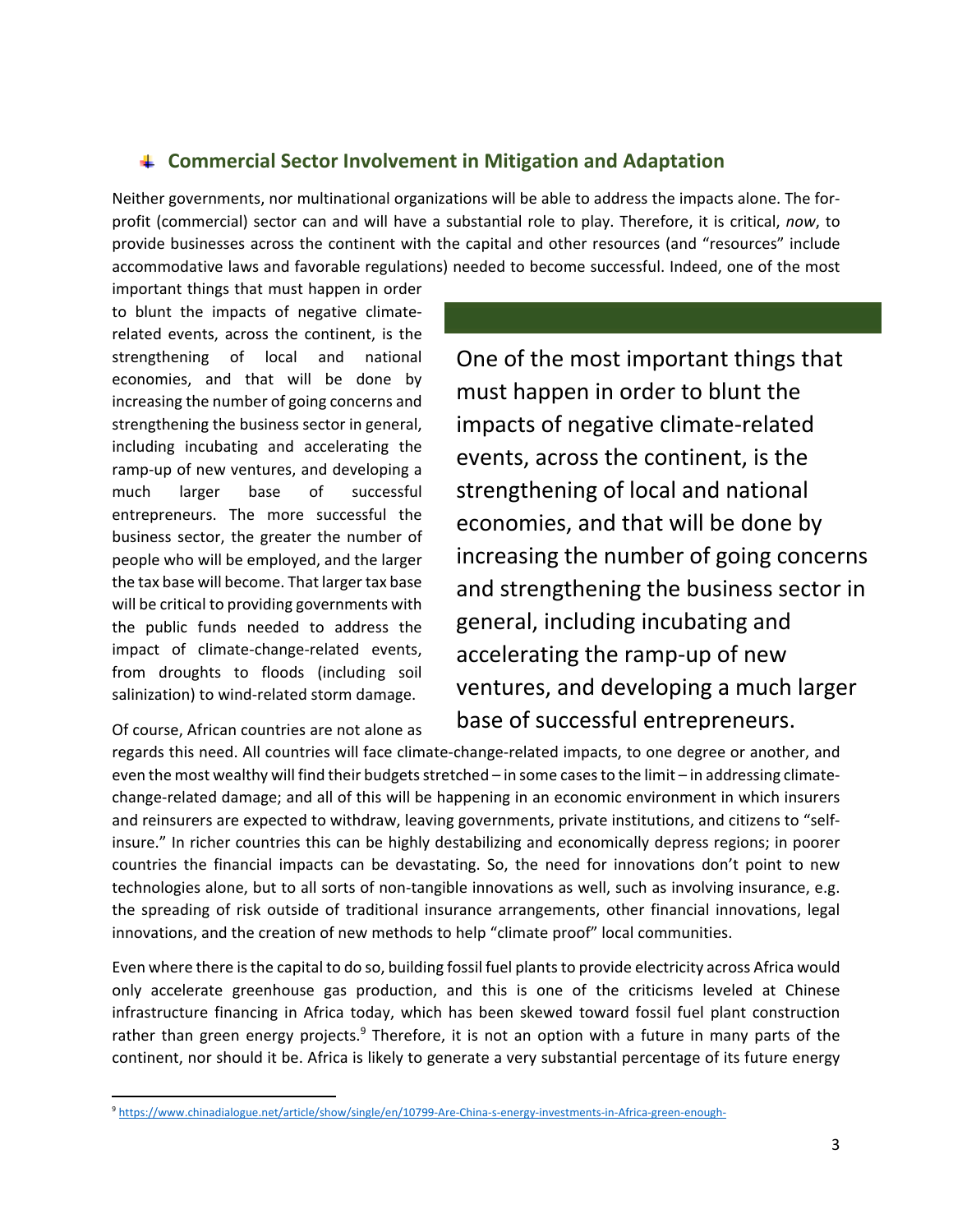needs from solar, wind, hydro, and ocean turbine technologies, as is envisioned by the African Union in its "Agenda 2063" and in the United Nations Development Programme's Sustainable Development Goals ("SDGs").<sup>10,11</sup> The commercial opportunities range from manufacture to maintenance & modification to education on the uses of these technologies, which should provide many jobs and entrepreneurial opportunities across the continent, both directly and indirectly. One would expect unanticipated, ancillary "cottage industries" to emerge alongside them.

Solar power has immediate impacts on households that are completely "off the grid." Solar power can provide electricity to small villages, allowing them to have reliable communications with the outside world, including internet access, and devices of all kinds requiring electricity to operate – all with a nearzero carbon footprint. Solar‐powered pumps are already being sold to small farms and households so that they can retrieve water from wells, water needed to irrigate and to service common household needs. The Nairobi‐based SunCulture (www.sunculture.com) manufactures such pumps. As SunCulture points out, the needs of small farmers in Africa are many. They face the typical problems of small farms in certain zones, including unreliable rainfall, low crop yields, high energy costs, lack of access to modern farming technology and difficulties accessing capital. According to SunCulture, in Kenya there are some 500,000,000 hectares (or 1,235,552,900 acres) of arable land, but only 17% is suitable for rain‐dependent agriculture. The rest of the land requires irrigation solutions. Gas, electric, and manual pumps are presently available in the market, but the effectiveness of these technologies is constrained by high input costs (fossil fuels, for example) and labor inefficiencies. What's true in Kenya is true in many other places in Africa.

Here is where the problem of irrigation, the problem of climate change, and the problem of a very sparse electric grid converge to suggest a commercial solution. Africa may not have fossil fuel‐based or nuclear power plants. But it does have wind and sun, and so Africa need not be *retrofitted* for clean energy; it need only be *fitted* with it.

Targeted solutions such as SunCulture's solar pumps are ready to be realized across the continent by innovative entrepreneurs and by existing, mature businesses. If necessity is the mother of invention, so is crisis – and sometimes the innovations sparked by crisis can lead to extraordinary and long-lasting benefits. According to The Brookings Institution, "There is a consensus in Africa that agriculture is one of the keys to achieving sustainable and inclusive growth there. Most of Africa's population and its poor depend on agriculture, so this sector can provide potentially significant gains. Agriculture also has the potential to become one of the growth engines of the continent, help Africa's industrialization through agro-processing and agro-business, and reduce the dependence on the services sector, which is currently the main driver of growth. Because of these advantages and despite its current low production, its high poverty, and the looming threat of climate change, Africa is uniquely placed to be a rising agricultural leader."<sup>12</sup>

There are opportunities in all sectors for businesses that will serve to address negative climate impacts, including:

 $\triangleright$  Logistics companies that can move people and goods from climate impacted events;

 <sup>10</sup> https://au.int/agenda2063/goals

<sup>11</sup> https://www.undp.org/content/undp/en/home/sustainable‐development‐goals/goal‐7‐affordable‐and‐clean‐energy.html

<sup>12</sup> https://www.brookings.edu/blog/africa-in-focus/2015/11/05/what-do-we-know-about-the-chinese-land-grab-in-africa/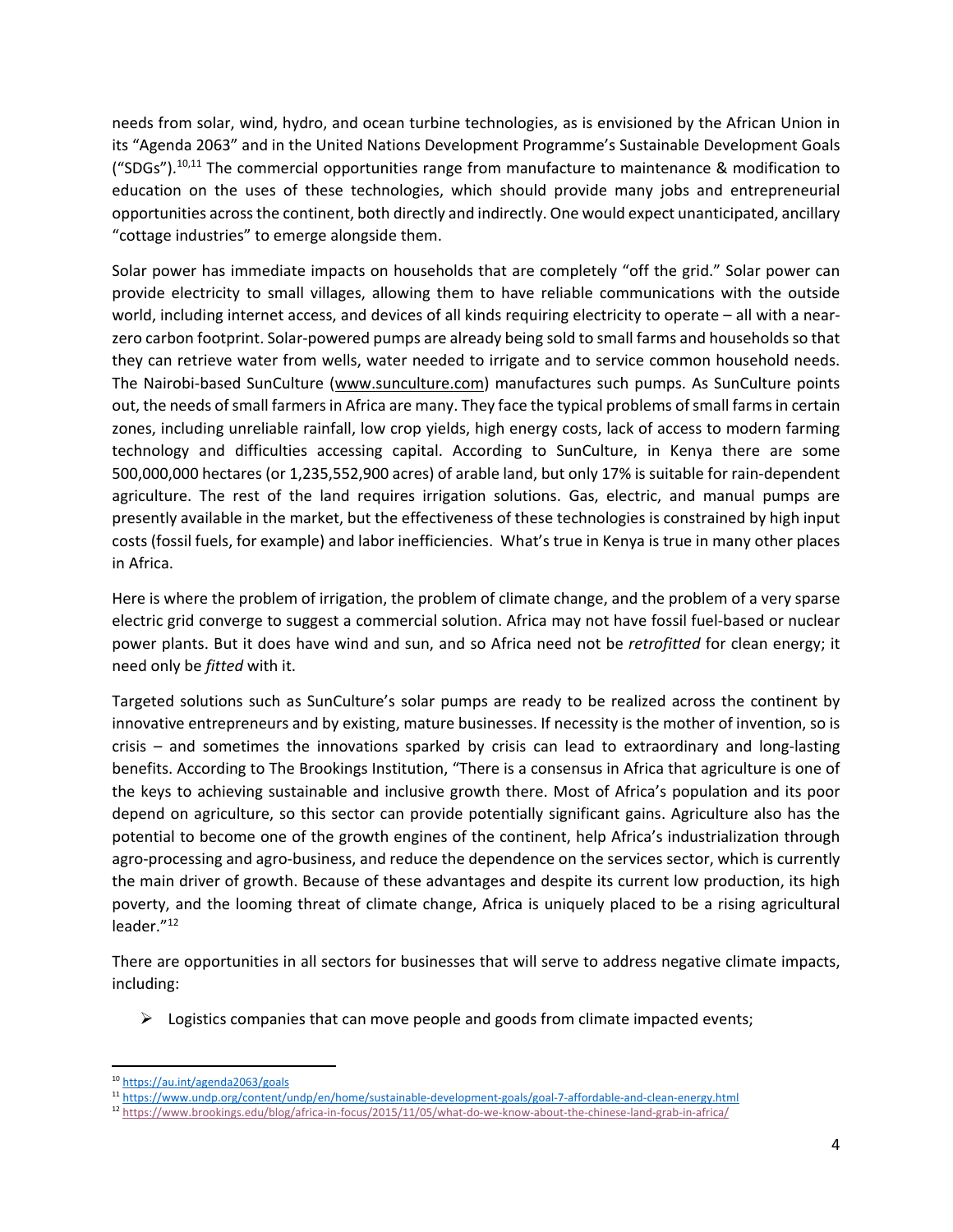- $\triangleright$  Packaging companies that make and/or distribute water-tight containers in which to place goods and equipment in storm and flood zones;
- $\triangleright$  Building contractors that specialize in waterproofing and raising structures above flood levels;
- $\triangleright$  Mobile food services;
- $\triangleright$  Disaster recovery experts and consultants;
- $\triangleright$  Livestock logistics companies;
- $\triangleright$  Water purification companies;
- Companies that specialize in mold abatement and post‐flood restoration;
- $\triangleright$  and many others.

## $\frac{1}{2}$  **Access to Capital and Public-Private Cooperation**

Yet such businesses will not stand much of a chance for success without clients and customers, and it is unlikely that average citizens will be able to provide the revenue streams needed for them to remain in the black, at least in certain cases. In some cases, private‐public partnerships will be needed in order to assure that these businesses will be there when the need arises. Beyond this, for these businesses to grow and thrive, they will need ready access to capital. As already mentioned, a lot of new capital is being deployed in Africa from China. Also, some of the growing base of capital being directed through impact investing conduits has a climate change focus, and the Global Impact Investing Network ("GIIN") tracks climate‐associated impact investment.13

And then there is the issue of the businesses themselves surviving climate-related events. In a study undertaken by Florence Crick, a research officer at the London School of Economics' Grantham Research Institute on Climate Change and the Environment, and Shaikh Eskander, a visiting research fellow at Grantham, there are certain characteristics of businesses that are able to survive climate-related events.<sup>14</sup> As Crick and Eskander point out, "A critical issue is the extent to which private actors, and especially businesses, are able to adapt to climate risks. In Africa, the private sector generates two‐thirds of the continent's investment, 75 per cent of its economic output and 90 per cent of its formal and informal employment." This is important to keep in mind, as there is a widespread misconception that adaptation and mitigation resources will come from government coffers alone. Crick and Eskander performed a survey of 325 businesses in the agriculture, trade, and processing sectors in the semi-arid regions of Senegal and Kenya. They noted that about half of the businesses surveyed have adopted a plan to maintain business operations at existing levels, "for example by taking out a loan or switching to a different crop or commodity." They refer to this as "sustainable adaptation." They note that other businesses, about a quarter of those surveyed, "have resorted to business contraction strategies, such as reducing the number of employees or selling assets at a loss, in the face of extreme events." Crick and Eskander call this approach "unsustainable adaptation."

Yet experience is a great teacher. The businesses Crick and Eskander surveyed have had to endure and respond to climate‐related events over the five years preceding the study. However, they noted that "the more frequent the occurrence of extreme events the more the balance shifts from sustainable [adaptation] towards unsustainable adaptation. This suggests that there is a point where [their] ability to

 13 https://thegiin.org/climate-investing-track

<sup>14</sup> https://blogs.lse.ac.uk/africaatlse/2018/06/20/how‐businesses‐in‐sub‐saharan‐africa‐are‐adapting‐to‐climate‐change/